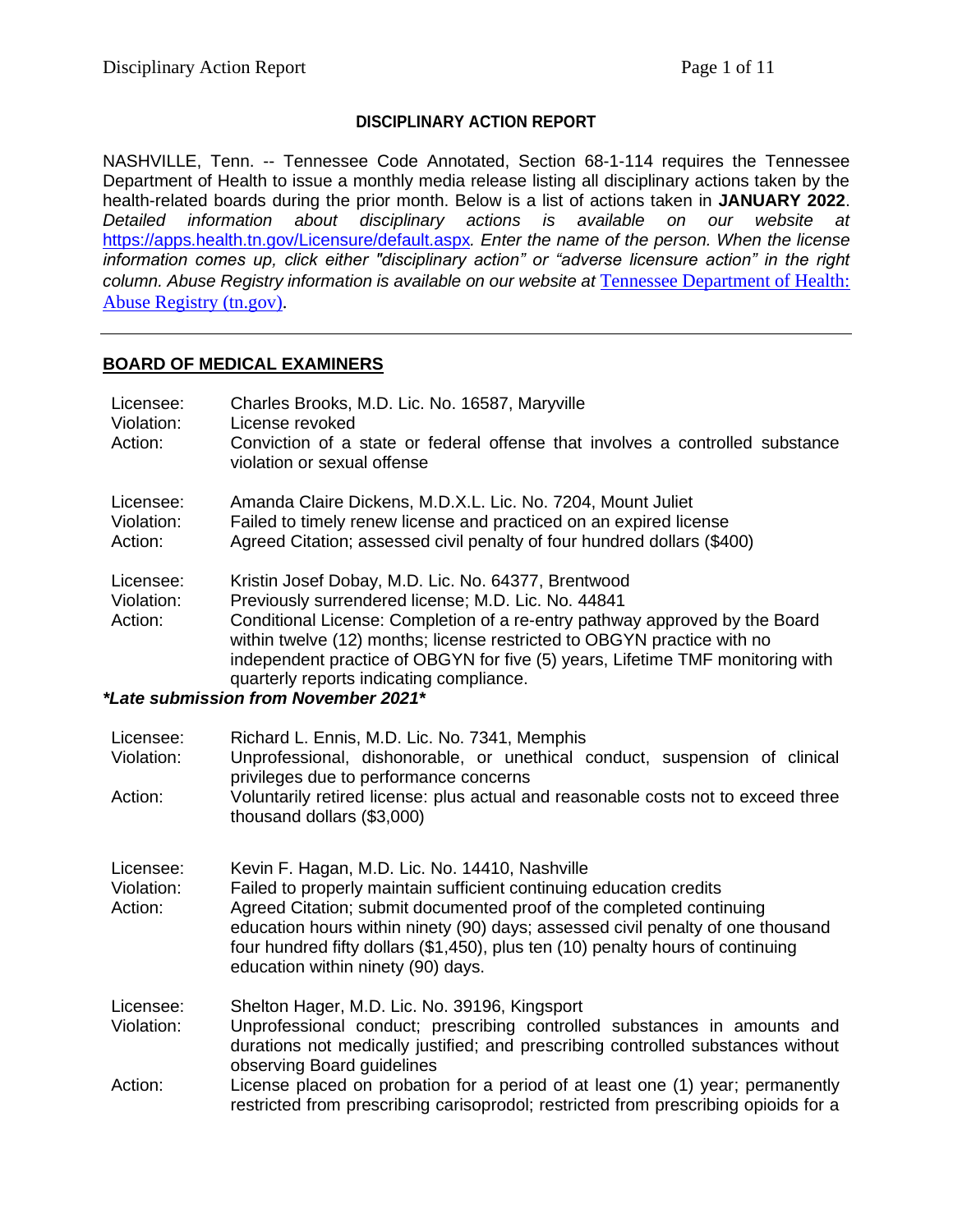|                                    | period of at least six (6) months; must obtain practice monitoring for two (2) years<br>and comply with all monitor recommendations; must complete CMEs in<br>prescribing controlled substances and medical documenting; assessed civil<br>penalty of three thousand dollars (\$3,000), plus actual and reasonable costs not<br>to exceed five thousand dollars (\$5,000)                                                                                                                                                                                                         |
|------------------------------------|-----------------------------------------------------------------------------------------------------------------------------------------------------------------------------------------------------------------------------------------------------------------------------------------------------------------------------------------------------------------------------------------------------------------------------------------------------------------------------------------------------------------------------------------------------------------------------------|
| Licensee:<br>Violation:<br>Action: | Rickey H. Hudson, M.D. Lic. No. 18656, Memphis<br>Failed to properly maintain sufficient continuing education credits<br>Agreed Citation; submit documented proof of the completed continuing<br>education hours within ninety (90) days; assessed civil penalty of four thousand<br>dollars (\$4,000), plus ten (10) penalty hours of continuing education within<br>ninety (90) days.                                                                                                                                                                                           |
| Licensee:<br>Violation:<br>Action: | Marsha Victoria Lee, M.D. Lic. No. 26113, Memphis<br>Failed to properly maintain sufficient continuing education credits<br>Agreed Citation; submit documented proof of the completed continuing<br>education hours within ninety (90) days; assessed civil penalty of five hundred<br>fifty dollars (\$550)                                                                                                                                                                                                                                                                      |
| Licensee:<br>Violation:<br>Action: | Kristin Nicole Pridemore, A.M.D.X. Lic. No. 5255, Dandridge<br>Failed to properly maintain sufficient continuing education credits<br>Agreed Citation; submit documented proof of the completed continuing<br>education hours within sixty (60) days; assessed civil penalty of four hundred<br>dollars (\$400), plus ten (10) penalty hours of continuing education within two (2)<br>years.                                                                                                                                                                                     |
| Licensee:<br>Violation:<br>Action: | Robert James Pomphrey, M.D. Lic. No. 29910, Gleason<br>Failed to properly maintain sufficient continuing education credits<br>Agreed Citation; submit documented proof of the completed continuing<br>education hours within ninety (90) days; assessed civil penalty of four thousand<br>dollars (\$4000), plus ten (10) penalty hours of continuing education within two<br>$(2)$ years.                                                                                                                                                                                        |
| Licensee:<br>Violation:<br>Action: | William A. Shell, M.D. Lic. No. 14260, Nashville<br>Failed to properly maintain sufficient continuing education credits<br>Agreed Citation; submit documented proof of the completed continuing<br>education hours within ninety (90) days; assessed civil penalty of one thousand<br>six hundred seventy-five dollars (\$1,675), plus ten (10) penalty hours of<br>continuing education within two (2) years.                                                                                                                                                                    |
| Licensee:<br>Violation:<br>Action: | Walter Simmons, M.D. Lic. No. 40234, Gilbert, Arizona<br>Unprofessional, dishonorable, or unethical conduct; conviction of a felony<br>License suspended for the entire period of incarceration; once released from<br>incarceration, may file order of compliance and request probation; probation for<br>two (2) years; within six (6) months of being placed on probation, must complete<br>Ethics and Boundaries CE; assessed one thousand five hundred dollars (\$1,500)<br>civil penalty, plus actual and reasonable costs not to exceed four thousand dollars<br>(\$4,000) |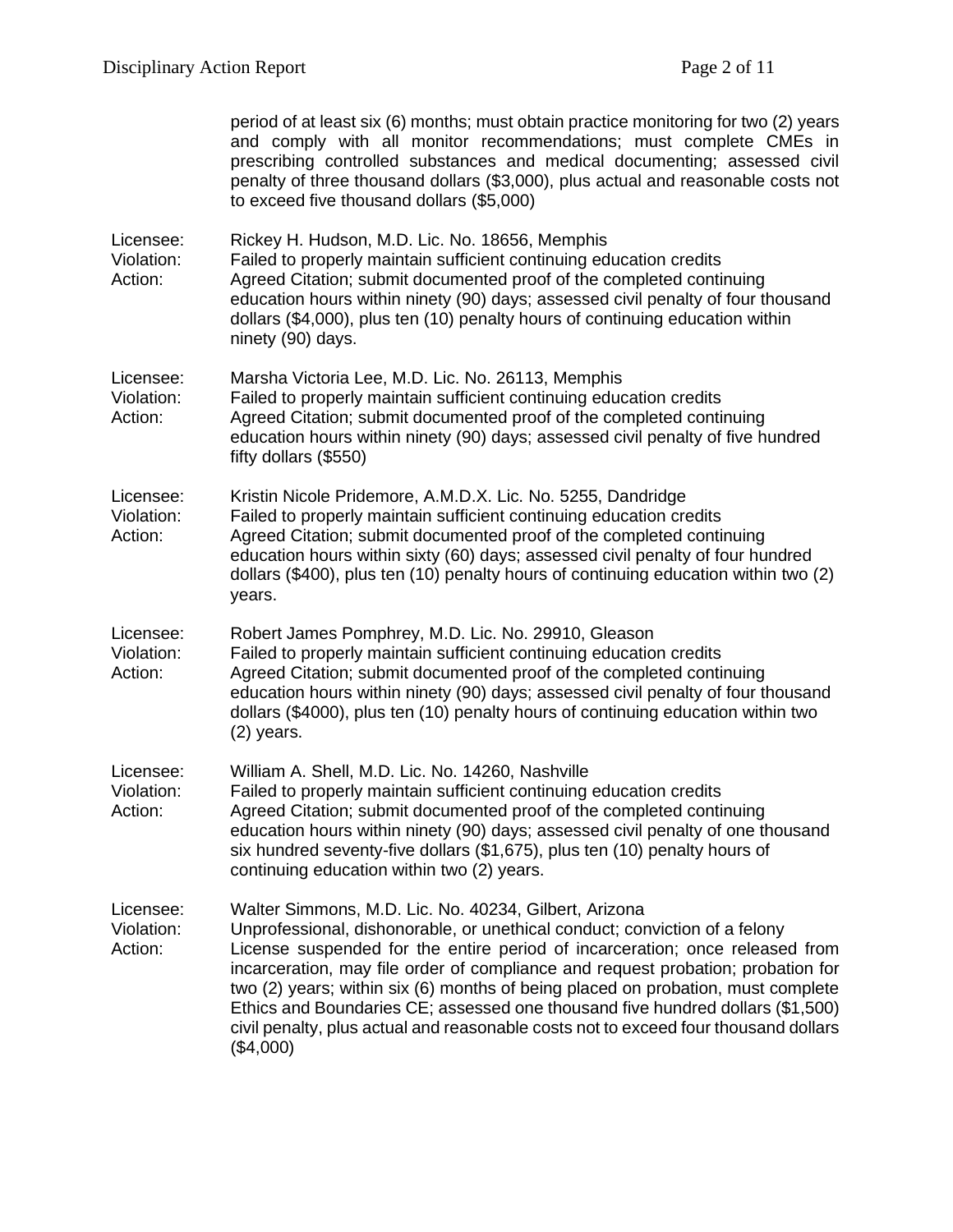| Licensee:<br>Violation:<br>Action: | James Bradley Starnes, A.M.D.X. Lic. No. 9072, Oak Ridge<br>Failed to properly maintain sufficient continuing education credits<br>Agreed Citation; submit documented proof of the completed continuing<br>education hours within one hundred eighty (180) days; assessed civil penalty of<br>forty (\$40), plus ten (10) penalty hours of continuing education within two (2)<br>years.                                                                          |
|------------------------------------|-------------------------------------------------------------------------------------------------------------------------------------------------------------------------------------------------------------------------------------------------------------------------------------------------------------------------------------------------------------------------------------------------------------------------------------------------------------------|
| Licensee:<br>Violation:            | Ernest Strange, M.D. Lic. No. 10338, Greeneville<br>Unprofessional conduct; prescribing controlled substances in amounts and<br>durations not medically justified; prescribing controlled substances without<br>observing Board guidelines; and failure to create and maintain adequate medical<br>records                                                                                                                                                        |
| Action:                            | Voluntary surrender of license (same effect as revocation); assessed actual and<br>reasonable costs not to exceed two thousand dollars (\$2,000)                                                                                                                                                                                                                                                                                                                  |
| Licensee:<br>Violation:<br>Action: | Thirukandeeswara Swaminathan, M.D. Lic. No. 47463, Memphis<br>Unprofessional, dishonorable, or unethical conduct<br>Reprimand, assessed three thousand four hundred dollars (\$3,400) civil penalty,<br>plus actual and reasonable costs not to exceed four thousand dollars (\$4,000)                                                                                                                                                                            |
| Licensee:<br>Violation:<br>Action: | Harry Zain, M.D. Lic. No. 18431, Morristown<br>Unprofessional conduct, personal and affectatious communication with patient,<br>failure to document prescriptions written in medical record<br>Reprimand; must enroll in and successfully complete within one year of Order<br>entry an ethics and boundaries course; assessed civil penalty of six hundred<br>dollars (\$600), plus actual and reasonable costs not to exceed ten thousand<br>dollars (\$10,000) |

## **DISPENSING OPTICIANS**

Licensee: Randall L. Bennett, D.P.O. Lic. No. 2045, Southaven, Mississippi<br>Violation: Failed to timely renew license and performed duties of a Dispensi Failed to timely renew license and performed duties of a Dispensing Optician on

an expired license Action: License reprimanded; accessed civil penalty of five thousand dollars (\$5,000), plus the actual and reasonable costs not to exceed one thousand dollars (\$1,000)

## **BOARD OF CHIROPRACTIC EXAMINERS**

| Licensee:<br>Violation: | Emily Burgess, D.C. Lic. No. 2728, Nashville<br>Failed to timely renew license and performed duties of a Chiropractic Physician<br>on an expired license     |
|-------------------------|--------------------------------------------------------------------------------------------------------------------------------------------------------------|
| Action:                 | Agreed Citation; Assessed a civil penalty of five hundred dollars (\$500)                                                                                    |
| Licensee:<br>Violation: | Michael S. Holt, D.C. Lic. No. 2735, Sevierville<br>Failed to timely renew license and performed duties of a Chiropractic Physician<br>on an expired license |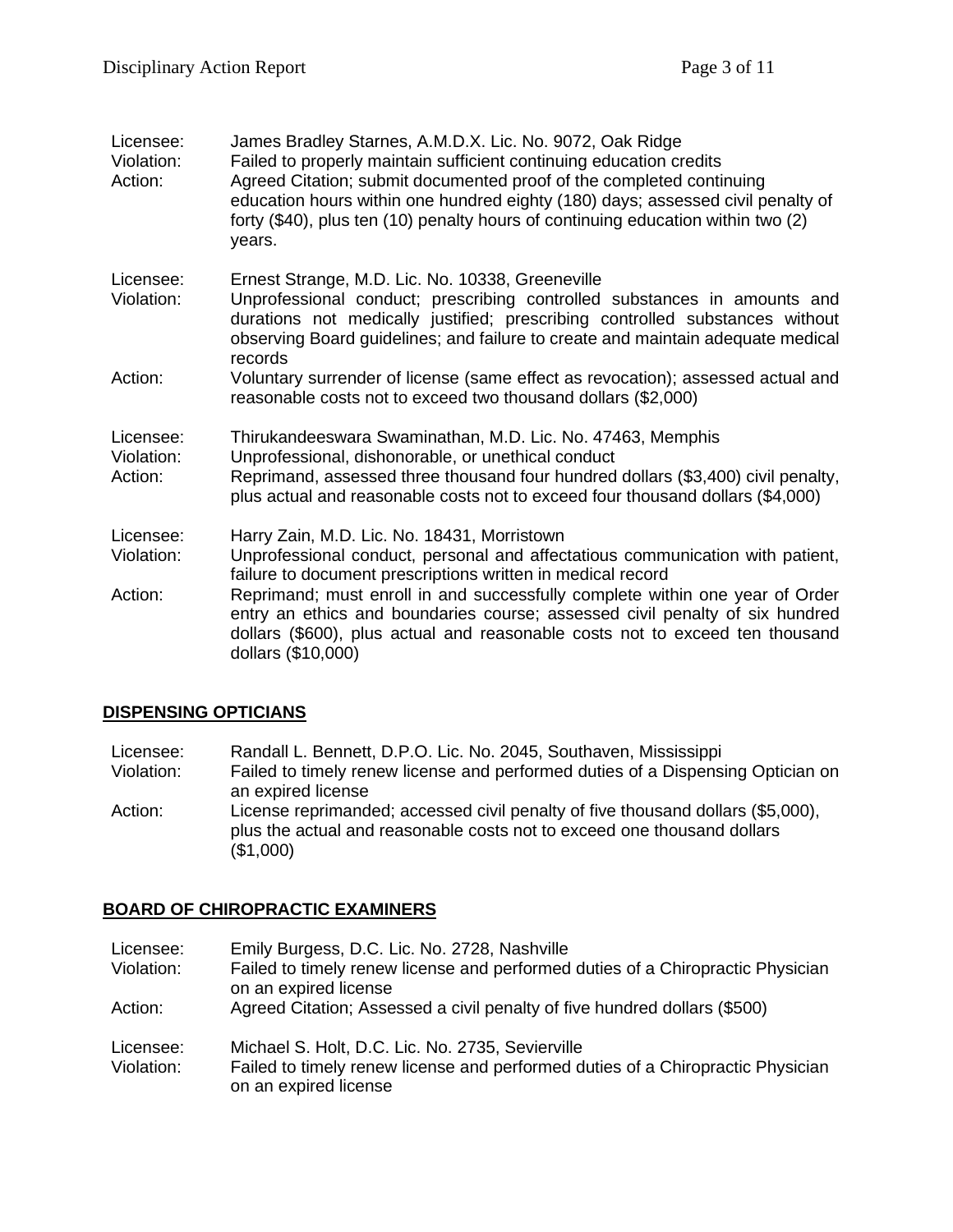| Action:    | Agreed Citation; Assessed four civil penalties of five hundred dollars (\$500) each,<br>totaling two thousand dollars (\$2,000) |
|------------|---------------------------------------------------------------------------------------------------------------------------------|
| Licensee:  | Adam Konz, C.T.A. Lic. No. 1625, Knoxville                                                                                      |
| Violation: | Failed to timely renew license and performed duties of a Chiropractic Therapy<br>Assistant on an expired license                |
| Action:    | Agreed Citation; Assessed a civil penalty of one hundred dollars (\$100)                                                        |
| Licensee:  | Jerry Lo, D.C. Lic. No. 2659, Nashville                                                                                         |
| Violation: | Failed to timely renew license and performed duties of a Chiropractic Physician<br>on an expired license                        |
| Action:    | Agreed Citation; Assessed four civil penalties of five hundred dollars (\$500) each,<br>totaling two thousand dollars (\$2,000) |

## **BOARD OF VETERINARY MEDICAL EXAMINERS**

Licensee: Nels David Bernander, DVM, Lic No. 2939, Franklin

- Violation: Unprofessional or unethical conduct or engaging in practices in connection with the practice of veterinary medicine that are in violation of the standards of professional conduct as defined in this section or prescribed by the board
- Action: License reprimanded; must complete six (6) hours of continuing education within twelve (12) months, assessed costs not to exceed one-thousand dollars (1,000.00)

*\*Late submission from December 2021\**

Licensee: Melba J. Burgess, D.V.M. Lic. No. 4373, Nashville Violation: Failed to timely renew the premise permit. It is an offense to knowingly operate a veterinary facility in this state without a premises permit Action: Assessed civil penalties of one thousand five hundred dollars (\$1,500), plus costs not to exceed one-thousand dollars (\$1,000) Licensee: Janet Dorte Grace, D.V.M., Lic No. 3554, Nashville Violation: Fraud, deception, misrepresentation, dishonest or illegal practices in or connected with the practice of veterinary medicine in any of its branches; Unprofessional or unethical conduct or engaging in practices in connection with the practice of veterinary medicine that are in violation of the standards of professional conduct as defined in this section or prescribed by the board; Conduct reflecting unfavorably upon the profession of veterinary medicine.

Action: License revoked

## *\*Late submission from December 2021\**

Licensee: Phillip Hammock D., D.V.M. Lic. No. 3144, Micanopy, FL

- Violation: Unprofessional or unethical conduct or engaging in practices in connection with the practice of veterinary medicine that are in violation of the standards of professional conduct as defined in this section or prescribed by the board.
- Action: License reprimanded. Assessed costs not to exceed one-thousand dollars (\$1,000)

*\*Late submission from December 2021\**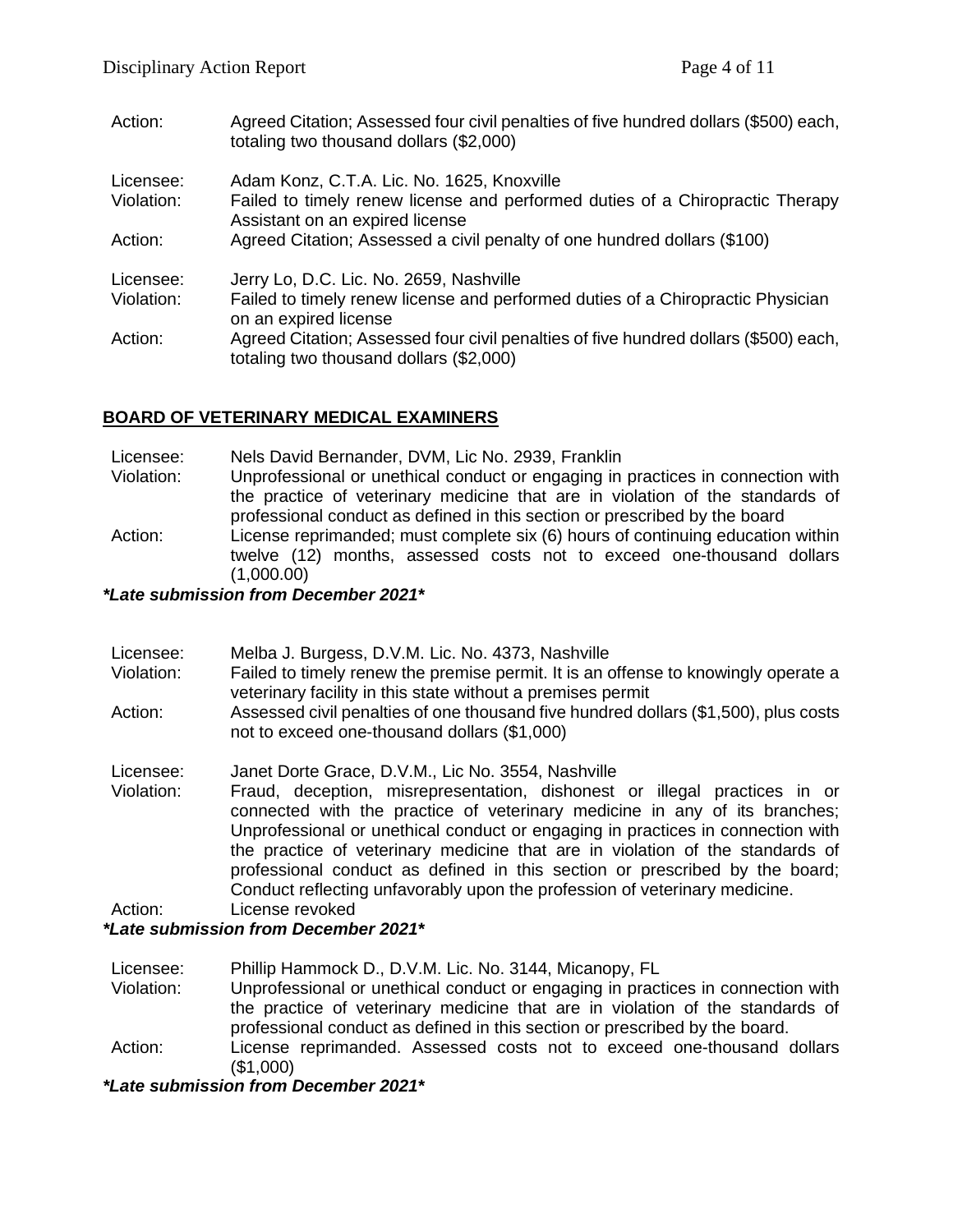Licensee: John Michael Moran, D.V.M., Lic No. 6111, Flemingsburg, KY

Violation: Fraud, deception, misrepresentation, dishonest or illegal practices in connection with the practice of veterinary medicine in any of its branches; Unprofessional or unethical conduct or engaging in practices in connection with the practice of veterinary medicine that are in violation of the standards of professional conduct as defined in this section or prescribed by the board; Conduct reflecting unfavorably upon the profession of veterinary medicine; Conviction of a felony in the courts of this state, or of any state, territory or country that, if committed in this state, would be a felony; Has been convicted of any crime involving moral turpitude; Engaging in acts of dishonesty which relate to the practice of veterinary medicine.

Action: License revoked; assessed costs not to exceed five thousand dollars (\$5,000) *\*Late submission from December 2021\**

## **BOARD OF MASSAGE LICENSURE**

| Licensee:  | Katherine Andrades, L.M.T. Lic. No. 4107, Orlando, Florida                                                                                                                                                |
|------------|-----------------------------------------------------------------------------------------------------------------------------------------------------------------------------------------------------------|
| Violation: | Failed to properly maintain sufficient continuing education credits                                                                                                                                       |
| Action:    | Agreed Citation; submit documented proof of completed continuing education<br>hours require to the board's administrative office; assessed civil penalty of<br>seven hundred seventy-five dollars (\$775) |

#### *\*Late submission from November 2021\**

| Licensee:  | Raymond Earl Andrew, L.M.T. Lic. No. 11548, Hermitage                              |
|------------|------------------------------------------------------------------------------------|
| Violation: | Failed to properly maintain sufficient continuing education credits                |
| Action:    | Agreed Citation; submit documented proof of completed continuing education         |
|            | hours require to the board's administrative office; assessed civil penalty of five |
|            | hundred fifty dollars (\$550)                                                      |
|            |                                                                                    |

#### *\*Late submission from November 2021\**

| Licensee:  | Sherry Anne Bickert, L.M.T. Lic. No. 9681, Clarksville                                                                                                                                             |
|------------|----------------------------------------------------------------------------------------------------------------------------------------------------------------------------------------------------|
| Violation: | Failed to properly maintain sufficient continuing education credits                                                                                                                                |
| Action:    | Agreed Citation; submit documented proof of completed continuing education<br>hours require to the board's administrative office; assessed civil penalty of<br>seven hundred fifty dollars (\$750) |

#### *\*Late submission from November 2021\**

Licensee: Kelli Lynn Bridges, L.M.T. Lic. No. 5008, Cohutta, Georgia Violation: Failed to properly maintain sufficient continuing education credits Action: Agreed Citation; submit documented proof of completed continuing education hours require to the board's administrative office; assessed civil penalty of two hundred fifty dollars (\$250)

## *\*Late submission from November 2021\**

Licensee: QingQing Cai, applicant, Nashville Violation: Failure to complete an appropriate massage education program Action: License application denied Licensee: Mischelle Kimberly Fitzwater, L.M.T. Lic. No. 8082, Rockvale Violation: Failure to timely renew license and practiced massage on a lapsed license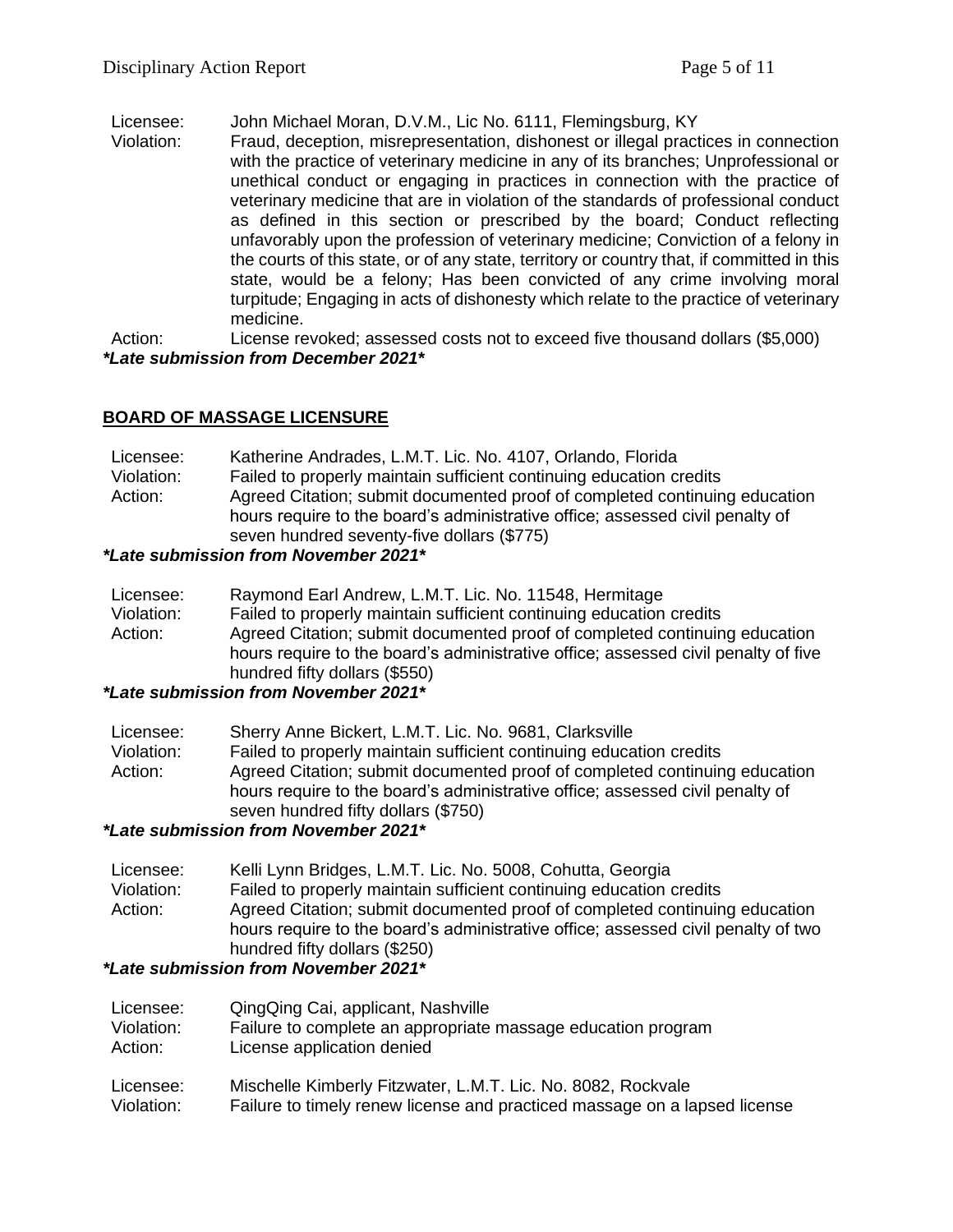Action: Agreed Citation; assessed civil penalty of one hundred dollars (\$100) *\*Late submission from November 2021\**

| Licensee:  | Gifts of Touch Massage and Wellness Center, L.M.E. Lic. No. 2637, Knoxville |
|------------|-----------------------------------------------------------------------------|
| Violation: | Failed to timely renew license and practiced massage duties on a lapsed     |
|            | license                                                                     |

Action: Agreed Citation; assessed civil penalty of eight hundred fifty dollars (\$850) *\*Late submission from November 2021\**

| Licensee:                            | Sara Anne Horner, L.M.T. Lic. No. 13199, Whitesburg                       |
|--------------------------------------|---------------------------------------------------------------------------|
| Violation:                           | Failure to timely renew license and practiced massage on a lapsed license |
| Action:                              | Agreed Citation; assessed civil penalty of four hundred dollars (\$400)   |
| *Late submission from November 2021* |                                                                           |

| Licensee:  | Xihn T. Nguyen, L.M.T. Lic. No. 3181, Chattanooga                             |
|------------|-------------------------------------------------------------------------------|
| Violation: | Failure to comply with continuing education requirements of previous Agreed   |
|            | Citation                                                                      |
| Action:    | License reinstatement denied                                                  |
| Licensee:  | Crystal West Owen, L.M.T. Lic. No. 8300, Gallatin                             |
| Violation: | Failed to properly maintain sufficient continuing education credits           |
| Action:    | Agreed Citation; submit documented proof of completed continuing education    |
|            | hours require to the board's administrative office; assessed civil penalty of |
|            | seven hundred fifty dollars (\$750)                                           |
|            | tl ata aukasiaalan fuam Nausankan 0004*                                       |

*\*Late submission from November 2021\**

| Licensee:  | Martin Joseph Potter IV, L.M.T. Lic. No. 8303, Blountville                    |
|------------|-------------------------------------------------------------------------------|
| Violation: | Failed to properly maintain sufficient continuing education credits           |
| Action:    | Agreed Citation; submit documented proof of completed continuing education    |
|            | hours require to the board's administrative office; assessed civil penalty of |
|            | seven hundred fifty dollars (\$750)                                           |

*\*Late submission from November 2021\**

## **BOARD OF PHYSICIAN ASSISTANTS**

| Licensee:<br>Violation:<br>Action: | Pamela Brook Davis, P.A. Lic. No.1328, Jonesborough<br>Guilty of writing prescriptions, including for controlled substances, on a<br>prescription pad that does not state the name of Respondent's collaborating<br>physician, and prescribing controlled substance to family friend<br>License reprimanded; shall not prescribe Schedule II controlled substances                                                                |
|------------------------------------|-----------------------------------------------------------------------------------------------------------------------------------------------------------------------------------------------------------------------------------------------------------------------------------------------------------------------------------------------------------------------------------------------------------------------------------|
|                                    | for a period of two (2) years following Board Order; assessed case costs not<br>to exceed eight hundred dollars (\$800)                                                                                                                                                                                                                                                                                                           |
| Licensee:<br>Violation:            | Jillian G. Goles, P.A. Lic. No. 3217, Baltimore, MD<br>Guilty of unprofessional, dishonorable or unethical conduct; guilty of engaging<br>in the inappropriate prescribing a controlled substance or other drug in the<br>course of professional practice; violation of prescribing statutes to include<br>improper or abusive practices inconsistent with normal prescribing guidelines;<br>disciplinary action in another state |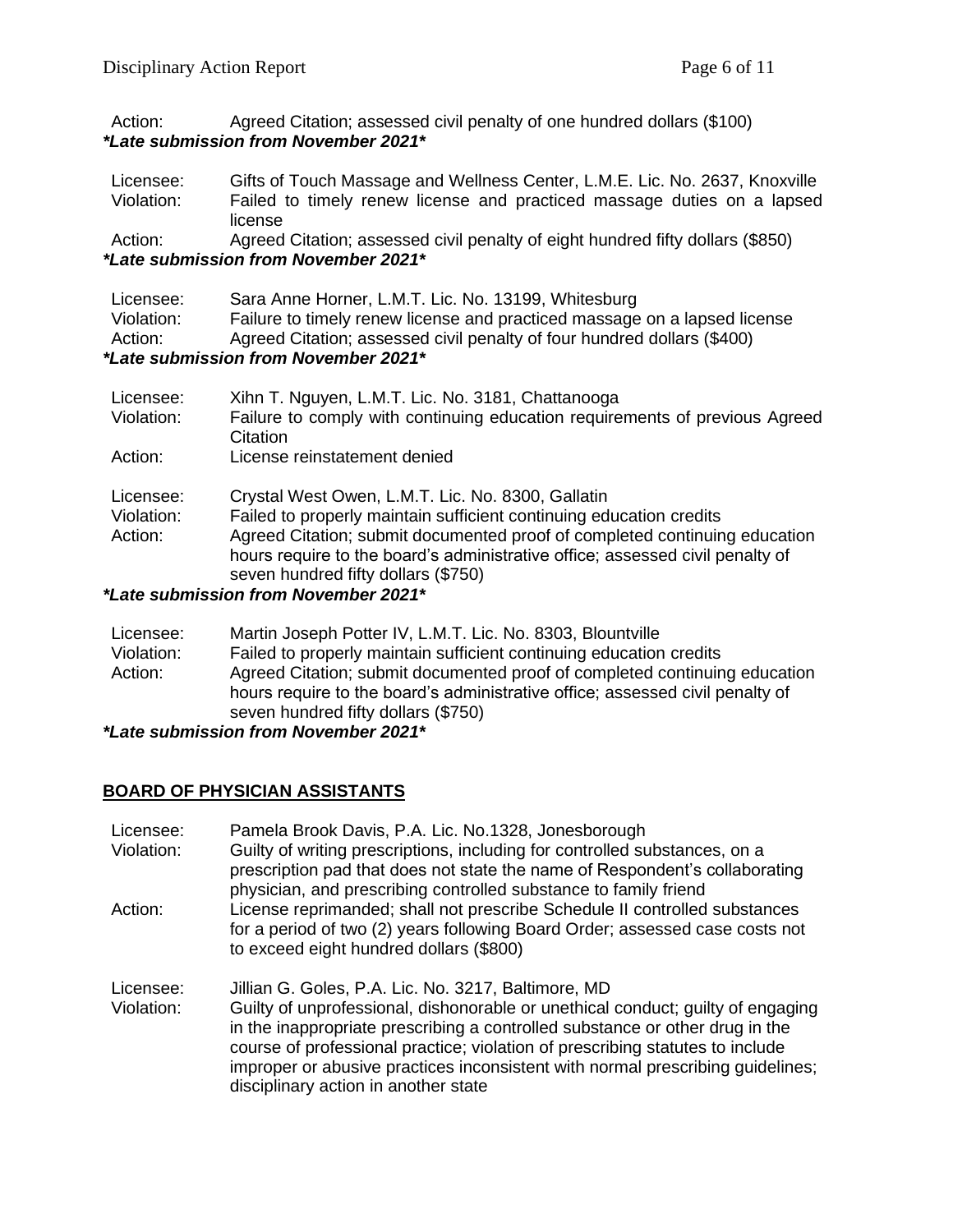Action: License suspended for no less than five (5 ) months; must enroll in the Maryland Professional Rehabilitation Program and comply with any recommendations until such time as respondent can be deemed safe to return to practice, upon which license shall be placed on probation for a period of no less than two (2) years; must enroll in and complete the Intensive Course in Controlled Substance Prescribing offered by Case Western Reserve University, or an equivalent course approved in advance by the consultant; assessed case costs not to exceed five hundred dollars (\$500)

Licensee: Douglas B. Young, P.A. Lic. No. 919, Franklin Violation: Guilty of unprofessional, dishonorable or unethical conduct; gross malpractice, or a pattern of continued or repeated malpractice, ignorance, negligence or incompetence in the course of practice as a physician assistant; dispensing, prescribing or otherwise distributing any controlled substance in the course of professional practice, or not in good faith to relieve pain and suffering, or not to cure an ailment, physical infirmity or disease; dispensing, prescribing, or otherwise distributing any controlled substance to any person in violation of any laws of the state, the United States, or any rule of the Board or Committee; violation of prescribing statutes to include improper or abusive practices inconsistent with normal prescribing guidelines

Action: License Voluntarily Surrendered, same as revocation; assessed case costs not to exceed five thousand dollars (\$5,000)

#### **BOARD OF OCCUPATIONAL THERAPY**

Licensee: Sarah M. Corry, O.T. Lic. No. 6180, St. Louis, Missouri Violation: Guilty of dishonorable, immoral, unethical or unprofessional conduct; guilty of drug diversion; attempt to acquire or attempt to obtain, possession of a controlled substance by misrepresentation, fraud, forgery, deception or subterfuge Action: License Voluntarily Surrendered. If Respondent applies for a new license, must contact TNPAP for evaluation and comply with recommendations; assessed costs not to exceed one thousand dollars (\$1,000) Licensee: Jodi P. O'Hara, O.T. Lic. No. 2801, Mumford Violation: Failure to timely comply with Board Order; guilty of unprofessional, dishonorable or unethical conduct; violation or attempted violation, directly or indirectly, or assisting in or abetting the violation of, or conspiring to violate, any provision of this part or any lawful Order of the Board issued pursuant thereto or any criminal statute of this state; violation of any other unprofessional or unethical conduct that may be specified by the rules duly published and promulgated by the Board or the violation of any provision of this part Action: License placed on probation for a period of no less than three (3) years; must complete eight (8) hours of continuing education on the topic of ethics and jurisprudence; assessed civil penalties totaling two-thousand five hundred dollars (\$2,500), plus costs not to exceed five thousand dollars (\$5,000)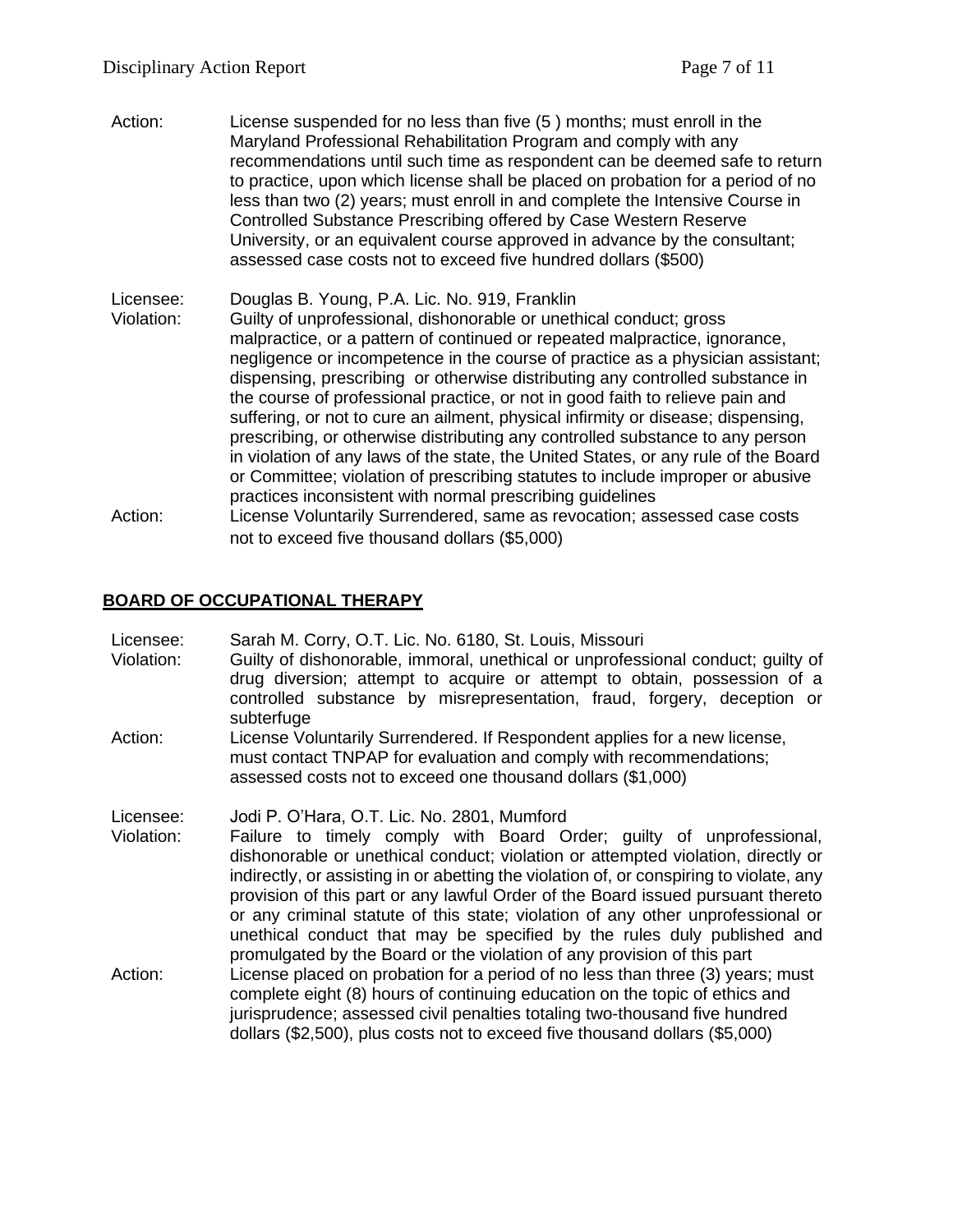# **BOARD OF OPTOMETRY**

| Licensee:<br>Violation:<br>Action: | John R. Gallaher, O.D. Lic. No. 1493, Lebanon<br>Failure to properly maintain sufficient continuing education credits.<br>Agreed Citation; obtain ten (10) hours of continuing education on Clinical<br>Optometry, two (2) hours on Controlled Substance Prescribing Practice, plus<br>six (6) additional hours of continuing education and provide proof of current<br>CPR certification; assessed civil penalty of one hundred dollars (\$100)                                                                                      |
|------------------------------------|---------------------------------------------------------------------------------------------------------------------------------------------------------------------------------------------------------------------------------------------------------------------------------------------------------------------------------------------------------------------------------------------------------------------------------------------------------------------------------------------------------------------------------------|
| Licensee:<br>Violation:<br>Action: | Randy A. Hillis, O.D. Lic. No. 2025, Murfreesboro<br>Failure to properly maintain sufficient continuing education credits.<br>Agreed Citation; obtain thirteen (13) hours of continuing education on Clinical<br>Optometry, three (3) hours on Ocular Disease/related Systematic Disease,<br>two (2) hours on Controlled Substance Prescribing Practice, plus six (6)<br>additional hours of continuing education and provide proof of current CPR<br>certification; assessed civil penalty of one hundred dollars (\$100)            |
| Licensee:<br>Violation:<br>Action: | Samuel H. Horner III, O.D. Lic. No. 963, Cleveland<br>Failure to properly maintain sufficient continuing education credits.<br>Agreed Citation; obtain fifteen (15) hours of continuing education on Clinical<br>Optometry, six-tenths (0.6) hours on Ocular Disease/related Systematic<br>Disease, plus six (6) additional hours of continuing education and provide<br>proof of current CPR certification; assessed civil penalty of one hundred<br>dollars $(\$100)$                                                               |
| Licensee:<br>Violation:<br>Action: | Paula D. Johnson, O.D. Lic. No. 2423, Jackson<br>Failure to properly maintain sufficient continuing education credits.<br>Agreed Citation; obtain sixteen (16) hours of continuing education on Ocular<br>Disease/related Systematic Disease, plus six (6) additional hours of<br>continuing education and provide proof of current CPR certification; assessed<br>civil penalty of one hundred dollars (\$100)                                                                                                                       |
| Licensee:<br>Violation:<br>Action: | Katherine O'Hara, O.D. Lic. No. 3308, Murfreesboro<br>Failure to properly maintain sufficient continuing education credits.<br>Agreed Citation; obtain two (2) hours of continuing education on Controlled<br>Substance Prescribing Practice, plus six (6) additional hours of continuing<br>education credits; assessed civil penalty of one hundred dollars (\$100)                                                                                                                                                                 |
| Licensee:<br>Violation:<br>Action: | Jarrod E. Peace, O.D. Lic. No. 2617, Brentwood<br>Failure to properly maintain sufficient continuing education credits.<br>Agreed Citation; obtain four (4) hours of continuing education, plus six (6)<br>additional hours of continuing education and provide proof of current CPR<br>certification; assessed civil penalty of one hundred dollars (\$100)                                                                                                                                                                          |
| Licensee:<br>Violation:<br>Action: | Wesley J. Sands, O.D. Lic. No. 2840, Columbia<br>Failure to properly maintain sufficient continuing education credits.<br>Agreed Citation; obtain twelve (12) hours of continuing education on Clinical<br>Optometry, twenty-four (24) hours on Ocular Disease/related Systematic<br>Disease, two (2) hours on Controlled Substance Prescribing Practices, plus<br>six (6) additional hours of continuing educations credits and provide proof of<br>current CPR certification; assessed civil penalty of one hundred dollars (\$100) |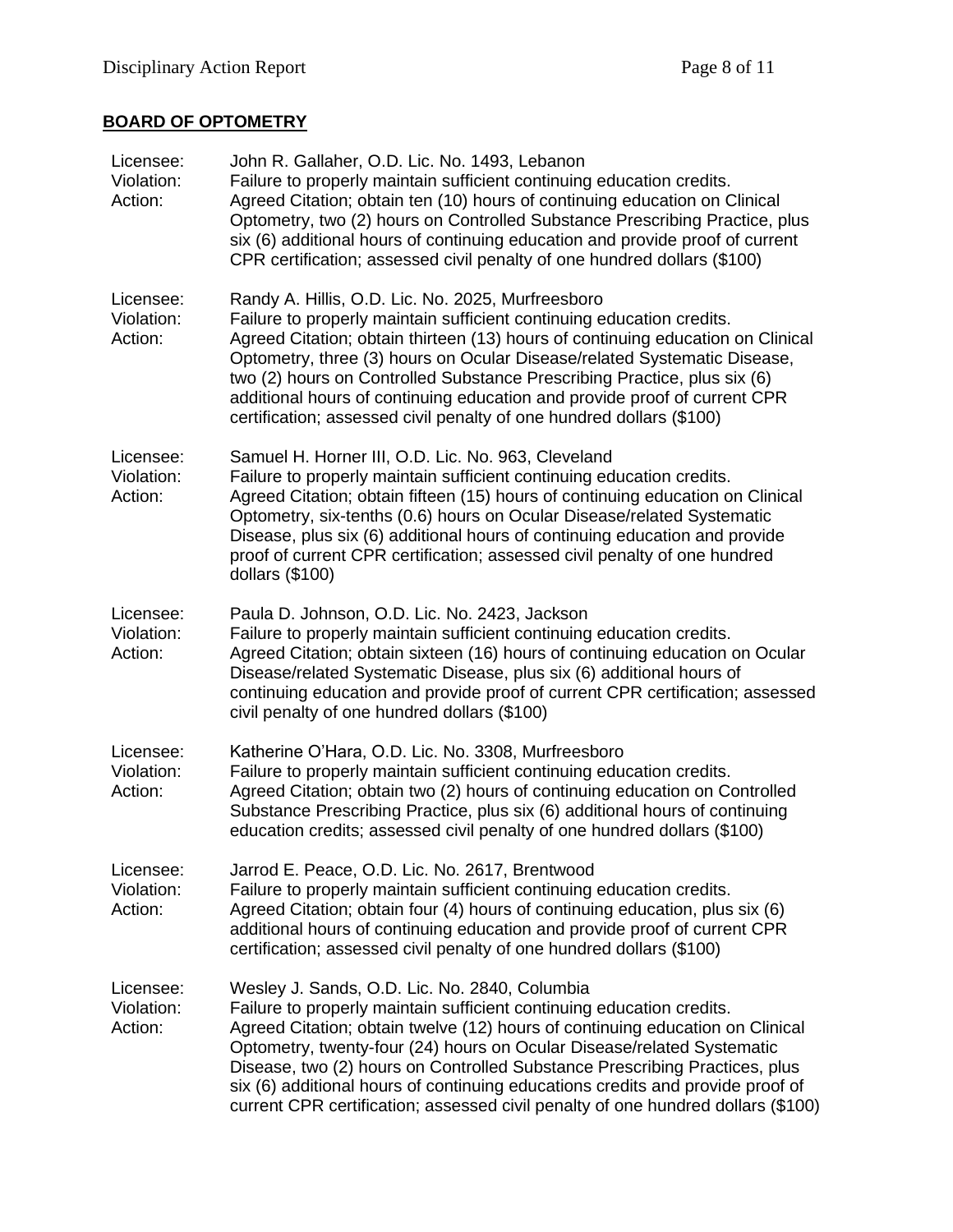| Licensee:<br>Violation:<br>Action: | Paul Trapeni, Jr., O.D. Lic. No. 941, Smyrna<br>Failure to properly maintain sufficient continuing education credits.<br>Agreed Citation; obtain six (6) hours of continuing education and provide proof<br>of current CPR certification; assessed civil penalty of one hundred dollars<br>(\$100)                                                                                                       |
|------------------------------------|----------------------------------------------------------------------------------------------------------------------------------------------------------------------------------------------------------------------------------------------------------------------------------------------------------------------------------------------------------------------------------------------------------|
| Licensee:<br>Violation:<br>Action: | Melissa A. Zarn, O.D. Lic. No. 3025, Memphis<br>Failure to properly maintain sufficient continuing education credits.<br>Agreed Citation; obtain two (2) hours on Controlled Substance Prescribing<br>Practices, two (2) hours on Ocular Disease/related Systematic Disease, plus<br>six (6) additional hours of continuing educations credits; assessed civil penalty<br>of one hundred dollars (\$100) |

## **BOARD OF PHARMACY**

| Licensee:<br>Violation:            | Bradley Extended Care, Pharmacy Lic. No. 4025, Nashville<br>Failure to timely report a change in the status of the pharmacist-in-charge,<br>failure to maintain adequate or accurate records, failure to adhere to the board's<br>statutes and rules as follows: Failed to comply with aduly promulgated rule<br>of the board. Engaged in conduct prohibited or made unlawful by any of the<br>provisions of parts 2-5 of this chapter or any other laws of the state or the United<br>States relating drugs or the practice of pharmacy                                                                                                                                                                                                |
|------------------------------------|-----------------------------------------------------------------------------------------------------------------------------------------------------------------------------------------------------------------------------------------------------------------------------------------------------------------------------------------------------------------------------------------------------------------------------------------------------------------------------------------------------------------------------------------------------------------------------------------------------------------------------------------------------------------------------------------------------------------------------------------|
| Action:                            | Assessed three thousand six hundred seventy-five dollars (\$3,675) in civil<br>penalty plus case costs not to exceed two thousand dollars (\$2,000)                                                                                                                                                                                                                                                                                                                                                                                                                                                                                                                                                                                     |
| Licensee:<br>Violation:            | Nichelle Annmarie LaBoudy, R.T. Lic. No. 61728, Knoxville<br>Guilty of theft of property and been guilty of dishonorable, immoral, unethical or<br>unprofessional conduct to wit: A person commits theft of property if, with intent to<br>deprive the owner of property, the person knowingly obtains or exercises control<br>over the property without the owner's effective consent. Guilty of engaging in<br>conduct prohibited or made unlawful by any of the provisions of parts 2-5 of this<br>chapter of any other laws of the state or of the United States relating to drugs or<br>to the practice of Pharmacy.                                                                                                               |
| Action:                            | License voluntarily surrendered.                                                                                                                                                                                                                                                                                                                                                                                                                                                                                                                                                                                                                                                                                                        |
| Licensee:<br>Violation:<br>Action: | Hubert J. Morton, Jr., D.Ph. Lic. No. 26016, Memphis<br>Failed to comply with a lawful order or duly promulgated rule of the board<br>Respondent's license is voluntarily retired (reported as retired). Retirement is<br>permanent                                                                                                                                                                                                                                                                                                                                                                                                                                                                                                     |
| Licensee:<br>Violation:            | Jeffrey Robert Verstreet, R.T. Lic. No 49193, Franklin<br>Guilty of drug diversion; It is unlawful for any person, firm or corporation to<br>possess, sell, barter or give away any drug known as legend drugs, as defined in<br>Sec. 53-10-101, except upon the written prescription of a duly licensed physician,<br>certified physician's assistant, nurse authorized pursuant to Sec. 63-6-204 or Sec.<br>63-9-113, who is rendering service under the supervision, control and<br>responsibility of a licensed physician, and who meets the requirements pursuant<br>to Sec. 63-7-123, a dentist, an optometrist authorized pursuant to Sec. 63-8-<br>102(12), or a veterinarian, and compounded or dispensed by a duly registered |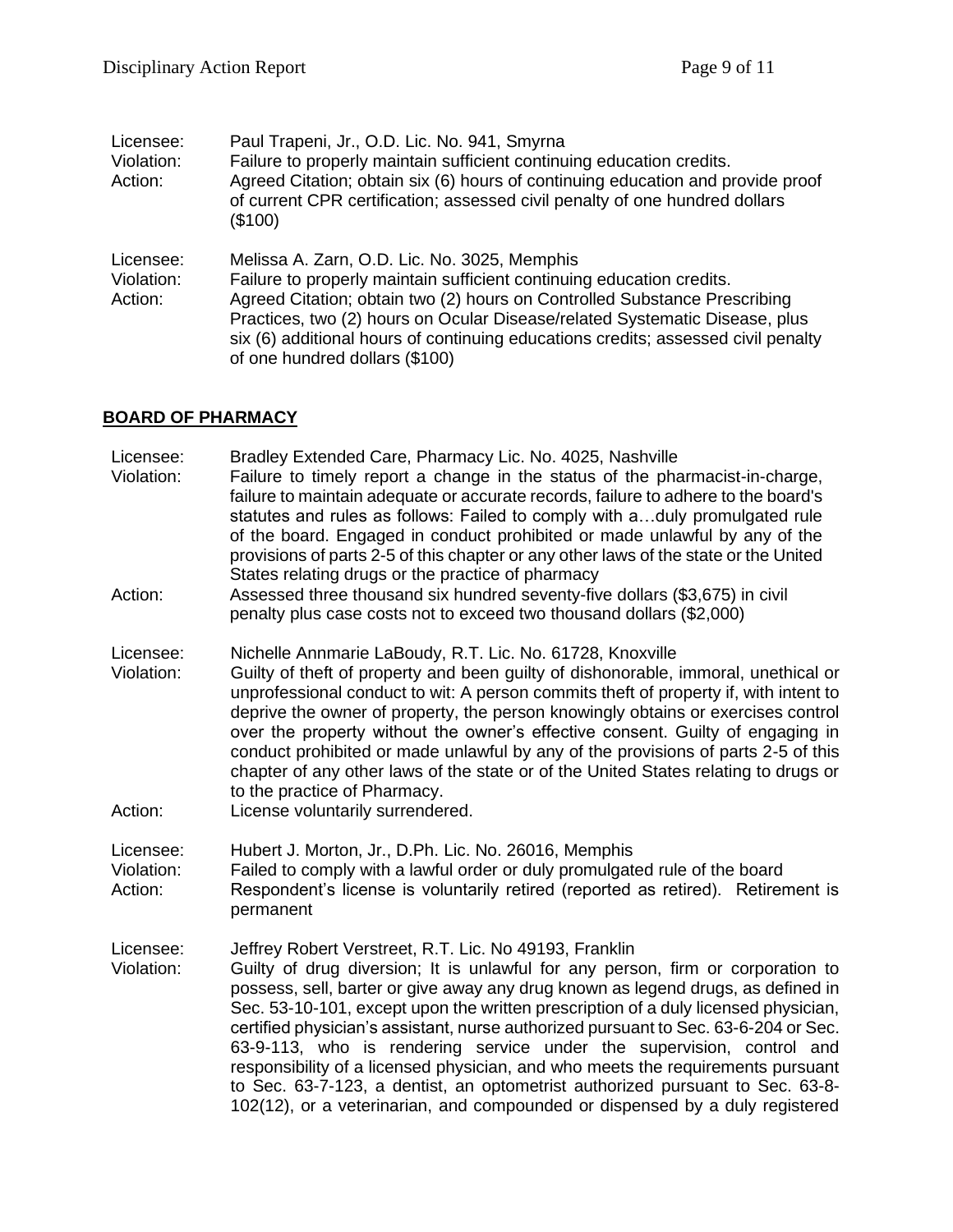pharmacist; It is unlawful for any person, firm or corporation to obtain or attempt to obtain a legend drug, or to procure to attempt to procure the administration of a legend drug, by fraud, deceit, misrepresentation, subterfuge, forgery, alteration of a prescription, by the concealment of a material fact, or by the use of a false name or address. It is unlawful for any person knowingly or intentionally to acquire or obtain, or attempt to acquire or attempt to obtain, possession of a controlled substance by misrepresentation, fraud, forgery, deception or subterfuge. Action: License voluntarily surrendered

#### **BOARD OF POLYSOMNOGRAPHY**

| Licensee:  | Nathan Bernard Hobbs, P.G.S.T., Lic. No. 783, Bristol                             |
|------------|-----------------------------------------------------------------------------------|
| Violation: | Failed to properly maintain sufficient continuing education credits               |
| Action:    | Agreed Citation; submit documented proof of the completed continuing              |
|            | education hours within sixty (60) days; assessed civil penalty of sixty dollars   |
|            | (\$60), plus ten (10) penalty hours of continuing education within 2 years.       |
| Licensee:  | Kevin W. Plemons, P.S.P.G. Lic. No. 538, Clinton                                  |
| Violation: | Failure to obtain ten (10) hours of required continuing education in 2016 and     |
|            | failure to obtain ten (10) hours of required continuing education in 2017         |
| Action:    | License reprimanded; assessed twenty (20) type C Civil Penalties for a total of   |
|            | six hundred dollars (\$600); required to complete thirty (30) hours of continuing |
|            | education; and assessed costs up to ten thousand dollars (\$10,000)               |
|            |                                                                                   |

*\*Late submission from November 2021\**

#### **BOARD OF NURSING**

Licensee: Martin Tyler Klinner, R.N. Lic. No. 220369, Chattanooga Violation: Unfit or incompetent by reason of negligence, habits or other cause; and guilty of unprofessional conduct; to wit: testing positive for any drug on any employer-order or confirmed drug test; use of any intoxicating beverage or illegal use of any narcotic or dangerous drug while on duty in any health care facility, school, institution, or other work place locations; and being under the influence of alcoholic beverages, or under the influence of drugs which impair judgement while on duty in any health care facility, school, institution, or other work place location Action: License suspended with terms

Licensee: Kelly L. Scott, R.N. Lic. No. 208300, Oak Ridge Violation: Unfit or incompetent by reason of negligence, habits or other cause; and guilty of unprofessional conduct; to wit: testing positive for any drug on any employer-order or confirmed drug test; use of any intoxicating beverage or illegal use of any narcotic or dangerous drug while on duty in any health care facility, school, institution, or other work place locations; and being under the influence of alcoholic beverages, or under the influence of drugs which impair judgement while on duty in any health care facility, school, institution, or other work place location Action: License suspended with terms